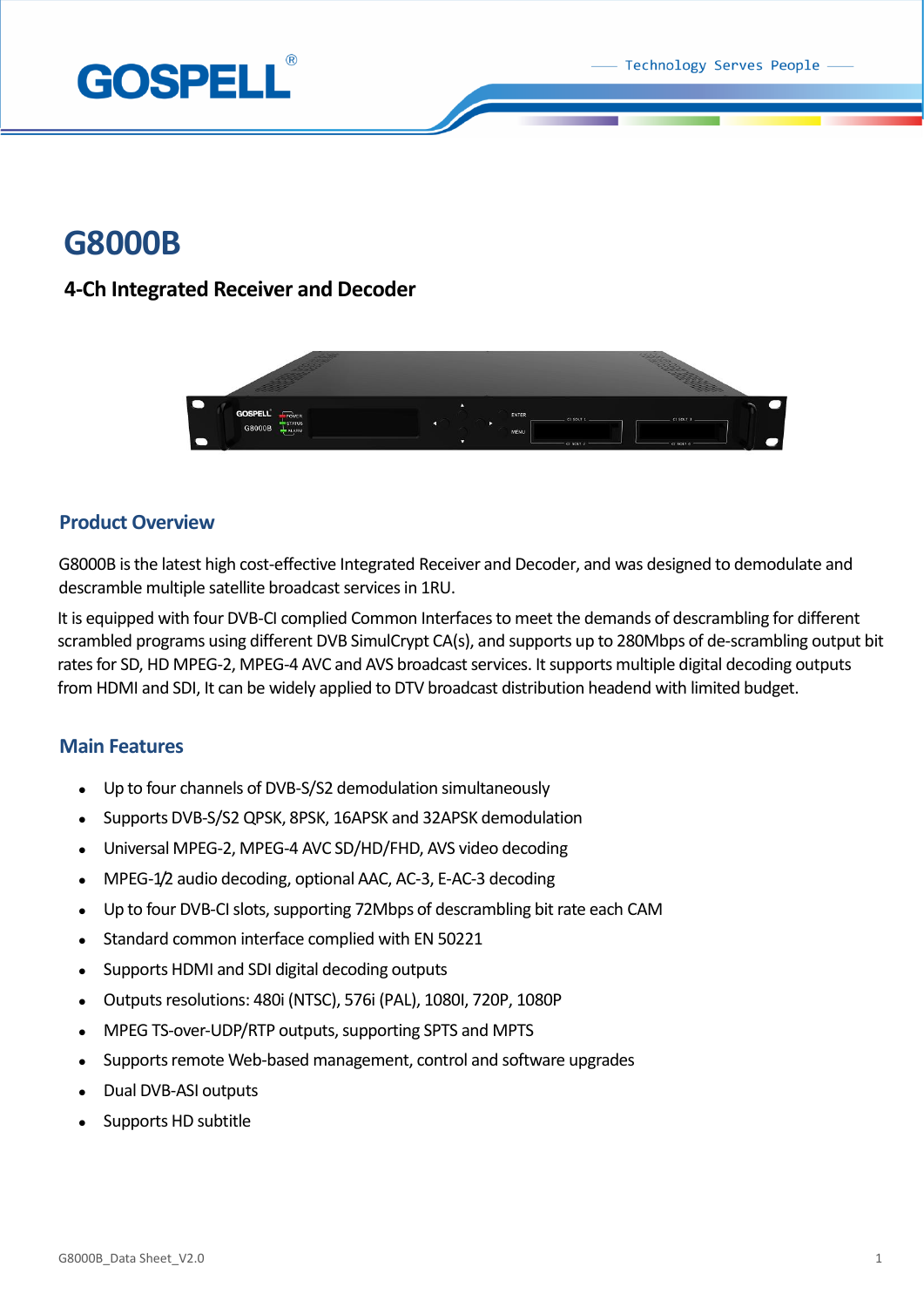

## **Technical Specifications**

#### **DVB-S/S2 Satellite Input**

| Number of Inputs            | 4 x L-band Input                               |
|-----------------------------|------------------------------------------------|
| <b>Connector Type</b>       | F-Type (Female, $75\Omega$ )                   |
| Standards<br>Constellations | DVB-S (EN 300 421)                             |
|                             | DVB-S2(EN 302 307)                             |
|                             | DVB-S: OPSK<br>DVB-S2: QPSK/8PSK/16APSK/32APSK |
| <b>Frequency Range</b>      | 950MHz to 2150MHz                              |
| Input Signal Level          | -65 to -25dBm                                  |
| <b>LNB Power Output</b>     | 0V/+DC 13V/18V, Imax=400mA                     |
| <b>ASI Output</b>           |                                                |
| Numbers of Interface        | 4 x ASI                                        |
|                             |                                                |
| Connector Type              | BNC (Female, $75\Omega$ )                      |
| <b>Operation Mode</b>       | Duplicate outputs                              |
| Data Format                 | 188 Bytes                                      |
| <b>Bit Rate</b>             | Up to 100Mbps output                           |
|                             | (72Mbps after descrambling)                    |
| <b>IP Output</b>            |                                                |
| <b>IP</b> Interface         | 1 x 100/1000 Base-T Ethernet(RJ-45)            |
| <b>MPEG TS Format</b>       | 7 x 188 Bytes                                  |
| IP Encapsulation            | MPEG TS-over-UDP/RTP                           |
| MPEG TS Mode                | MPTS or SPTS                                   |
| <b>Operation Mode</b>       | TS Inputs and multiplexing outputs             |
| Addressing                  | <b>Unicast or Multicast</b>                    |
| Protocol                    | UDP, RTP, ARP, IGMP, ICMP                      |
|                             |                                                |

#### **DVB-CI & TS Descrambling**

| Numbers of DVB-CL     | 4 x CI Slots (front panel accessible) |
|-----------------------|---------------------------------------|
| Interface Type        | PCMCIA Type II                        |
| CI Standard           | Comply with EN 50221                  |
| Descrambling Mode     | Independent and cascading             |
| Rate of Descrambling  | 72Mbps per CAM                        |
| Performance           | Up to 32 programs simultaneously      |
| Supported CA Category | DVB SimulCrypt and MultiCrypt         |

### **Digital Decoding Output**

| <b>HDMI Output</b>   |                                       |
|----------------------|---------------------------------------|
| Numbers of Interface | 1 x HDMI 1.3 (Type A receptacle)      |
| Video Resolution     | 480i, 576i, 1080i, 720P, 1080P        |
| <b>SDI Output</b>    |                                       |
| Numbers of Interface | 1 x SDI (BNC female, 75 $\Omega$ )    |
| Interface Standards  | SMPTE259M/292M/424M<br>(SD/HD/3G-SDI) |
| <b>Audio</b>         | Embedded Audio                        |
| Video Resolution     | 480i, 576i, 1080i, 720P, 1080P        |

#### **Video & Audio Decoding**

| <b>Video Decoding</b>             |                                                                       |  |
|-----------------------------------|-----------------------------------------------------------------------|--|
| Decoding Formats                  | MPEG-2 MP@HL, MPEG-4 ASP<br>MPEG-4 AVC HP@L4.1, AVS                   |  |
| <b>Resolution&amp; Frame Rate</b> | 576i, 480i(PAL, NTSC, SECAM)                                          |  |
|                                   | 720P, 1080i, 1080P                                                    |  |
| <b>Aspect Ratio</b>               | 4:3 or 16:9                                                           |  |
| <b>Audio Decoding</b>             |                                                                       |  |
| Decoding Standards                | $MPEG-1/2$                                                            |  |
|                                   | Optional: AAC, AC-3, E-AC-3                                           |  |
| <b>Operation Mode</b>             | Stereo, mono and surround                                             |  |
| Supported Sample Rate             | 32 kHz, 44.1 kHz, 48 kHz                                              |  |
| <b>Network Management</b>         |                                                                       |  |
| Interface                         | 1 x 10/100 Base-T Ethernet                                            |  |
| Connector                         | <b>RJ-45</b>                                                          |  |
| Management                        | Web management and control                                            |  |
| <b>Miscellaneous</b>              |                                                                       |  |
|                                   | Front panel LCD display and control                                   |  |
| <b>Front Panel</b>                | <b>LED status indication</b>                                          |  |
| Rear Panel                        | 1 x Serial console port(RS-232)                                       |  |
|                                   | 1 x USB2.0 (for software upgrade)                                     |  |
| <b>Power Supply</b>               |                                                                       |  |
| Input Voltage                     | 110 - 240 VAC, 50/60Hz                                                |  |
| Power Consumption                 | 20W (Typ.)                                                            |  |
| <b>Environmental</b>              |                                                                       |  |
| <b>Operating Temperature</b>      | $0^{\circ}$ C to 40 $^{\circ}$ C(32 $^{\circ}$ F to 104 $^{\circ}$ F) |  |
| Storage Temperature               | -20 to 70°C(-4°F to 158°F)                                            |  |
| <b>Operating Humidity</b>         | 90%, non-condensing                                                   |  |
| <b>Mechanical</b>                 |                                                                       |  |
| <b>Product Dimensions</b>         | 483mm x 44.5mm x 300mm                                                |  |
| (WxHxD)                           | 19" x 1.73" (1 RU) x 11.8"                                            |  |
| Product Weight                    | 3.5Kg (7.7 lbs)                                                       |  |